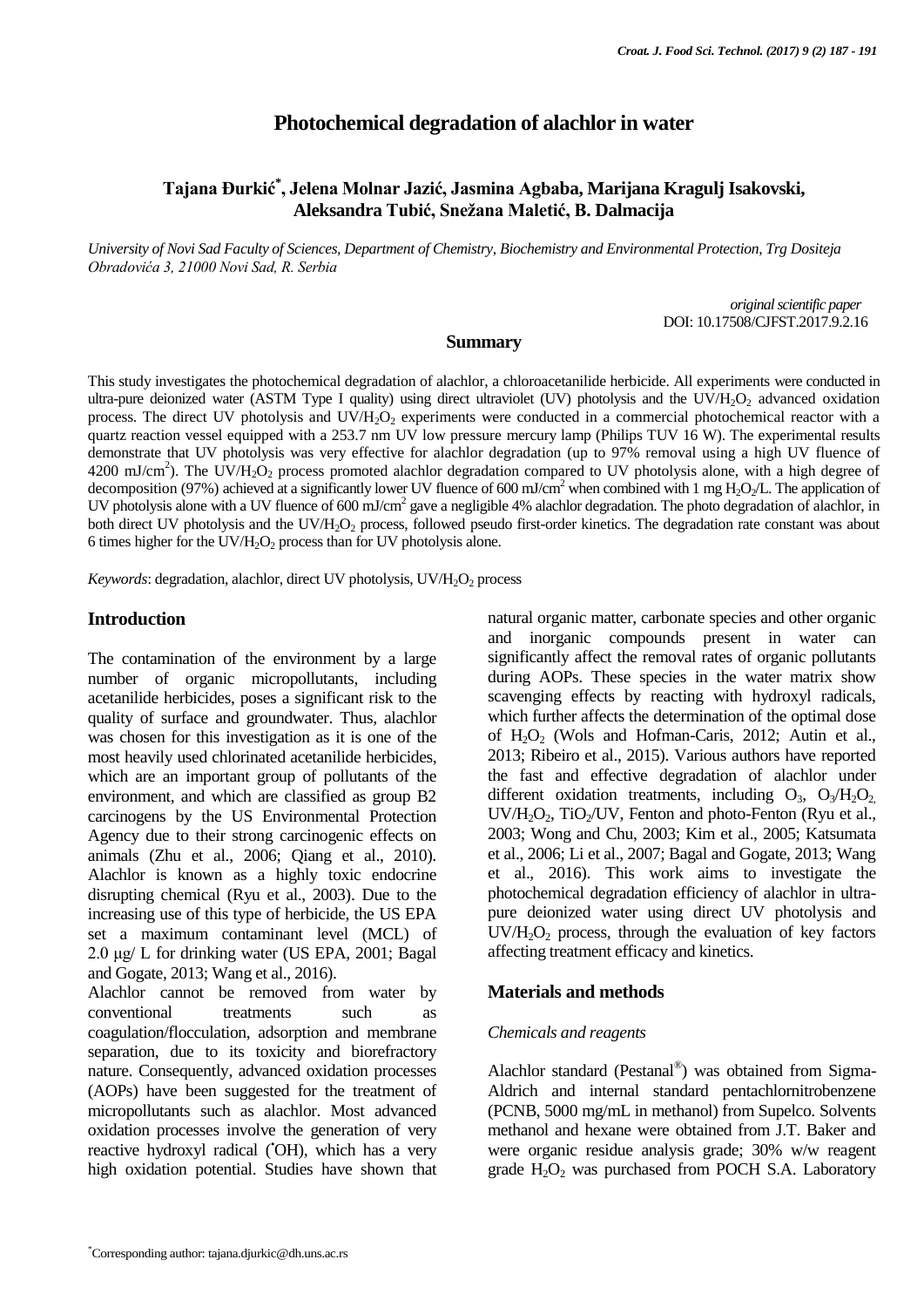ultrapure deionised water was produced by LABCONCO, WaterPro Ro/Ps Station. All other chemicals were analytical grade and were used without further purification.

### *Photochemical experiments*

The photochemical degradation of alachlor was carried out in a commercial reactor with a quartz vessel equipped with a low pressure mercury lamp (Philips TUV 16 W), emitting monochromatic radiation at 253.7 nm. Further details on the design of the photochemical reactor are presented elsewhere (Molnar et al., 2015). Degradation was performed using 700 mL of ultrapure deionised water spiked with an aqueous solution of alachlor to achieve an initial concentration of about 100 µg/L. Prior to each treatment, the lamp had been warmed up for 20 minutes. The sample was held in a reservoir above the reactor, connected via tap by a teflon tube. Once the lamp had warmed up, hydrogen peroxide was added to the sample at concentrations of 1 mg  $H<sub>2</sub>O<sub>2</sub>/L$ . The water samples were then introduced into the reactor from above, and were drained out of a separate tap at the bottom of the reactor at the end of the treatment. For the direct UV photolysis, a UV fluence from 600 to 4200  $mJ/cm<sup>2</sup>$  was applied. Additionally, 1 mg  $H_2O_2/L$  was applied for the  $UV/H<sub>2</sub>O<sub>2</sub>$  process with a UV fluence in the range 100-600 mJ/cm<sup>2</sup>.

# *Analysis*

Alachlor concentrations in water were measured by gas chromatograph with a mass spectrometer (Agilent Technologies 7890B/5977A GC/MS system with an HP-5ms capillary column (30 m x  $0.25$  mm,  $0.25$   $\mu$ m), constant flow of 1.0 mL/min). The initial oven temperature was 70 °C, which was held for 0 min. It was increased to 280 °C at 15 °C/min, held for 0 min. The injector temperature was 230 °C and the detector temperature was 150 °C. Splitless injection mode was applied. The method detection limit for alachlor was 10 ng/L.

# **Results and discussion**

# *Alachlor degradation by direct UV photolysis*

In the first stage of the experiment, the influence of direct UV photolysis (UV fluence 600-4200  $mJ/cm<sup>2</sup>$ ) on the degradation of alachlor in ultrapure deionized water without the addition of hydrogen peroxide was investigated (Fig. 1). In these treatment conditions, the obtained results showed direct UV photolysis achieved alachlor removals from 4 to 97%. The degree of removal increased with the increasing UV fluence, with a maximum 97% removal achieved at  $4200 \text{ mJ/cm}^2$ .

The direct photolysis of alachlor depends on the quantum yield ( $\Phi_{254}$ ) and molar absorption coefficient ( $\varepsilon_{254}$ ), which represent two fundamental parameters that govern the direct photolysis rate (Kwona et al., 2015). The high efficiency of alachlor degradation by direct UV photolysis can be explained by its relatively high molar absorption coefficient at 253.7 nm. Spectra of alachlor show two peaks, which correspond to  $π$ -π<sup>\*</sup> bands (Feigenbrugel et al., 2005). Bagal and Gogate (2013) reported at 93% removal of alachlor using UV photolysis in a synthetic matrix spiked with alachlor, with a reaction time of 15 min.

# *Alachlor degradation by UV/H2O<sup>2</sup> process*

It is well known that the concentration of hydrogen peroxide is one of the most important parameters influencing the final extent of degradation by  $UV/H_2O_2$ process. During the  $UV/H_2O_2$  experiments, the UV fluence was varied in the range 100-600 mJ/cm<sup>2</sup> with initial  $H_2O_2$ concentrations of 1 mg/L. Nearly complete degradation of alachlor (97%) by the UV/H<sub>2</sub>O<sub>2</sub> process was observed at 600 mJ/cm<sup>2</sup> (Fig. 2). During the  $UV/H_2O_2$  treatment, very high percentages of alachlor degradation (from 25 up to 97%) were again achieved, but with much lower UV fluences: 97% degradation was achieved with 7 times less UV fluence in the UV/ $H_2O_2$  process than by UV photolysis alone. During  $UV/H<sub>2</sub>O<sub>2</sub>$  treatment, 'OH radicals the major mechanism for the degradation of alachlor, achieved a higher degradation rate than by applying UV photolysis alone. It is known that  $H_2O_2$  is readily converted to  $\overline{O}H$ under UV irradiation ( $\lambda$ =254 nm). Thus, the decrease in the concentration of alachlor in the presence of  $H_2O_2$  was due to the favoured oxidation by **OH** radicals.

Due to the very high level of the oxidative degradation of alachlor achieved at the initial  $H_2O_2$  concentration of 1 mg/L, additional investigations with UV radiation in combination with larger doses of hydrogen peroxide were not deemed necessary. Theoretically, if hydrogen peroxide is added in excess, it may react with the hydroxyl radicals, acting as a "scavenger" and thus reducing treatment efficacy (Sultan and Cho, 2016).

# *Kinetic degradation of alachlor*

The degradation of alachlor followed the pseudo first order kinetic model and could be expressed as Eq (Sharpless and Linden, 2003; Shu et al., 2013):

$$
\frac{-d[P]}{dt} = k_{d}[P] \tag{1}
$$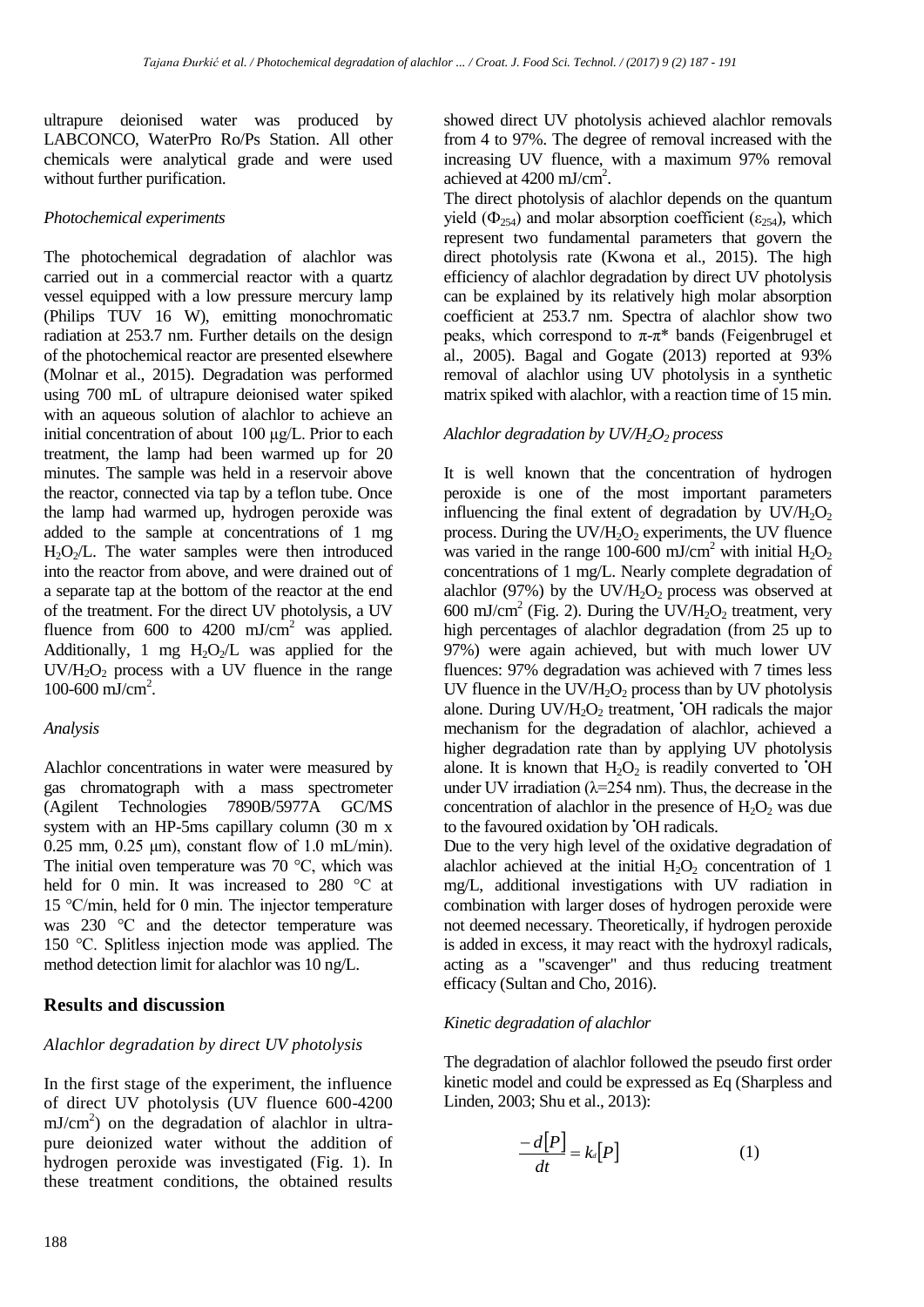where  $k_d$  (min<sup>-1</sup>) is the time-based pseudo firstorder rate constant for direct UV photolysis, while  $[P_0]$  and  $[P]$  are the initial and final concentrations of pollutants in water. concentrations If  $ln([P_0]/[P])$  is plotted versus the UV dose  $(mJ/cm<sup>2</sup>)$ , the corresponding direct UV photolysis fluence-based rate constant *k'<sup>d</sup>* is obtained (Bolton and Stefan, 2002).

Degradation during  $UV/H<sub>2</sub>O<sub>2</sub>$  involves both direct UV photolysis and oxidation by  $UV/H<sub>2</sub>O<sub>2</sub>$ (Sharpless et al., 2003; Shu et al., 2013):

$$
\frac{-d[P]}{dt} = (k_a + k_i)[P] = k[P]
$$
 (2)

where *k<sup>i</sup>* is the pseudo first-order rate constant for oxidation by  $UV/H<sub>2</sub>O<sub>2</sub>$  and is a function of the second-order reaction rate constant for  $\overline{O}$ H radical attack and the steady-state concentration of •OH radicals. *k<sup>t</sup>* can be determined from the slope of a plot of  $ln([P_0]/[P])$  vs. reaction time. *K'<sup>t</sup>* can be obtained from a plot of  $ln([P_0]/[P])$  versus the UV dose (mJ/cm<sup>2</sup>).

For both processes, direct UV photolysis and radical reaction, the degradation of alachlor fits well ( $R^2 > 0.98$ ) with the first-order rate equation described above. When these two processes are compared, it is revealed that the alachlor degradation rate was significantly enhanced by the UV/H<sub>2</sub>O<sub>2</sub> process. *k't* was 6 times higher (6.10 x  $10^{-3}$ ) cm<sup>2</sup>/mJ) compared to the *k'a* (0.950 x 10<sup>-3</sup> cm<sup>2</sup>/mJ) (Fig. 3). It can be concluded that the addition of hydrogen peroxide leads to a significant increase of the alachlor degradation rate, due to the generation of strongly oxidizing hydroxyl radicals by hydrogen peroxide photolysis.



**Fig. 1.** Degradation of alachlor by direct UV photolysis



**Fig. 2.** Degradation of alachlor by  $UV/H_2O_2$  process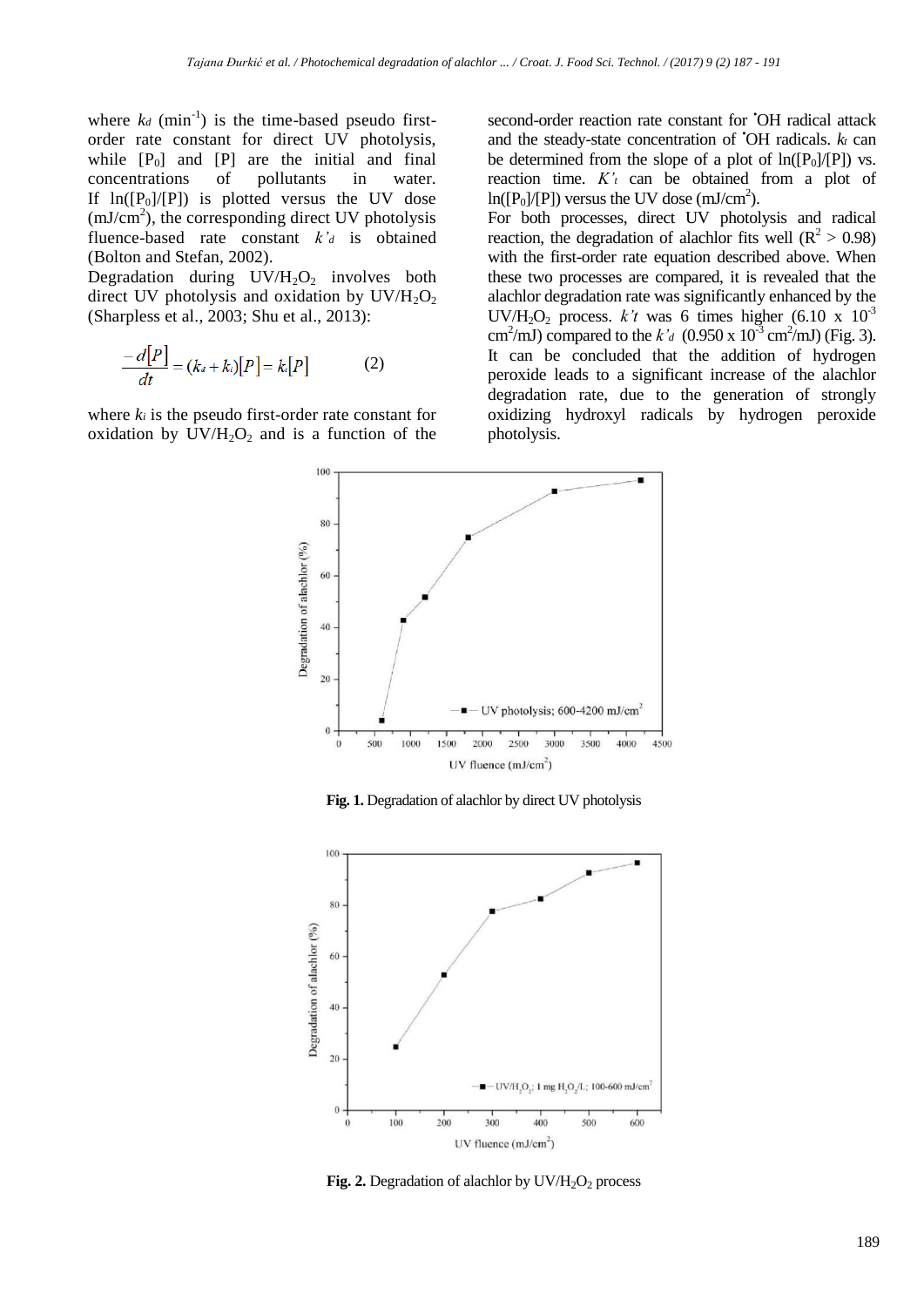

**Fig. 3.** Kinetic study of alachlor by a) direct UV photolysis; b)  $UV/H<sub>2</sub>O<sub>2</sub>$  process

### **Conclusions**

The degradation of alachlor by the  $UV/H_2O_2$  process was shown to depend on the UV fluence and the initial concentration of hydrogen peroxide. A high degree of alachlor degradation (>97%) was achieved, either using UV photolysis alone with a high UV fluence or by the  $UV/H_2O_2$  process with 1 mg  $H_2O_2/L$  and a 7 times lower UV fluence. Pseudo-first-order rate constants were about 6 times higher for the  $UV/H_2O_2$  process than for the UV photolysis alone as a consequence of the accelerated generation of highly reactive and unselective hydroxyl radicals during the advanced oxidation process. Further research should be focused on investigating the influence of the water matrix on alachlor degradation in order to simulate conditions during real water treatment.

# *Acknowledgements*

The authors are grateful for the support of the Ministry of Education, Science and Technological Development of the Republic of Serbia (Project No. III43005) and Provincial Secretariat for Higher Education and Scientific Research, Republic of Serbia, Autonomous Province of Vojvodina (Project No. 114-451-2263/2016).

# **References**

Autin, O., Hart, J., Jarvis, P., MacAdam, J., Parsons, S.A., Jefferson, B. (2013): The impact of background organic matter and alkalinity on the degradation of the pesticide metaldehyde by two advanced oxidation processes:  $UV/H<sub>2</sub>O<sub>2</sub>$  and UV/TiO<sub>2</sub>. *Water Res.* 47, 2041-2049. <https://doi.org/10.1016/j.watres.2013.01.022>

- Bagal, M.V., Gogate, P.R. (2013): Photocatalytic and Sonophotocatalytic degradation of alachlor using different photocatalyst. *Adv. Environ. Res.* 2 (4), 261-277. <http://dx.doi.org/10.12989/aer.2013.2.4.261>
- Bolton, J.R., Stefan, M.I. (2002): Fundamental photochemical approach to the concepts of fluence (UV dose) and electrical energy efficiency in photochemical degradation reactions. *Res. Chem. Intermediat.* 28 (7), 857-870. <https://doi.org/10.1163/15685670260469474>
- Feigenbrugel, V., Loew, C., Le Calvé, S., Mirabel, P. (2005): Near-UV molar absorptivities of acetone, alachlor, metolachlor, diazinon and dichlorvos in aqueous solution. *J. Photoch. Photobio.* A 174 (1), 76-81. <https://doi.org/10.1016/j.jphotochem.2005.03.014>
- Katsumata, H., Kaneco, S., Suzuki, T., Ohta, K., Yobiko, Y. (2006): Photo-Fenton degradation of alachlor in the presence of citrate solution. *J. Photoch. Photobio.* A 180, 38-45. <https://doi.org/10.1016/j.jphotochem.2005.09.013>
- Kim, M.S., Ryu, C.S., Kim, B.W. (2005): Effect of ferric ion added on photodegradation of alachlor in the presence of TiO<sup>2</sup> and UV radiation. *Water Res.* 39, 525-532. <https://doi.org/10.1016/j.watres.2004.07.032>
- Kwon, M., Kim, S., Yoon, Y., Jung, Y., Hwang, T.M., Lee, J., Kang, J.W. (2015): Comparative evaluation of ibuprofen removal by  $UV/H_2O_2$  and  $UV/S_2O_8^2$  processes for wastewater treatment. *Chem. Eng. J.* 269, 379-390. <https://doi.org/10.1016/j.cej.2015.01.125>
- Li, H.Y., Qu, J.H., Liu, H.J. (2007): Decomposition of alachlor by ozonation and its mechanism. *J. Environ. Sci.* 19, 769-775. [https://doi.org/10.1016/S1001-0742\(07\)60129-6](https://doi.org/10.1016/S1001-0742(07)60129-6)
- Molnar, J., Agbaba, J., Tubić, A., Watson, M., Kragulj, M., Rončević, S., Dalmacija, B. (2015): The effects of ultraviolet/ $H_2O_2$  advanced oxidation on the content and characteristics of groundwater natural organic matter. *Water Sci. Technol. Water Supply.* 15 (1), 34-41. <https://doi.org/10.2166/ws.2014.081>
- Qiang, Z., Liu, C., Dong, B., Zhang, Y. (2010): Degradation mechanism of alachlor during direct ozonation and  $O_3/H_2O_2$ advanced oxidation process. *Chemosphere* 78, 517-526. <https://doi.org/10.1016/j.chemosphere.2009.11.037>